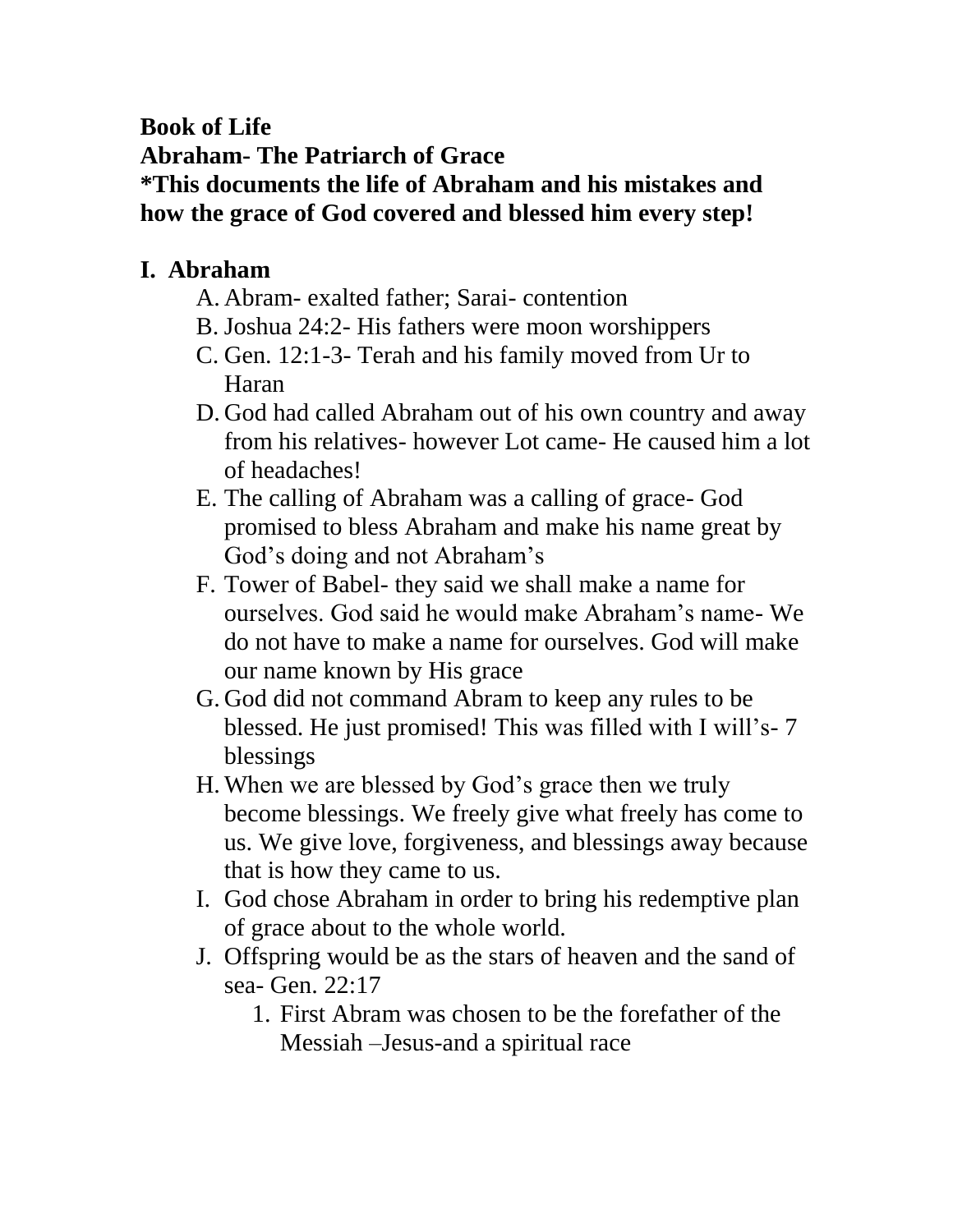- 2. Second Abram was chosen to start of chosen natural race in which God would display to the rest of the world
- 3. Scientists say that there are about an equal amount of sand on the sea shore than stars in the universe!
- 4. The Law and covenants were given to Abram and to the Jews
- 5. The covenant to Abram was a covenant of grace, the covenant to the Jews was a covenant of Law
- 6. God saved Abram as a gentile- Gen. 15-he later received the covenant of circumcision which prefigured the law. Gen. 17
- 7. God gave the law to the Jews as a test case that would speak to the entire world- Romans 3:19- The law was given to the Jews so that it would show them to be sinners. If God's special A team was shown guilty and sinners than how much more the rest of the world.
- 8. God picked a group of people to exalt to show the world their guilt but his amazing grace.
- 9. This amazing grace was shown to make the Jews jealous so that they could be saved also.
- K. Gen. 12:6-7-Abram came into Canaan unto Shechemshoulder- which represents strength and carrying of burdens. This spot was in between Mt. Ebal and Mt. Gerazim with means cursing and blessing. It is whether God bears the burdens of satisfying His holiness or ours determines which mountain we will partake of. Our own works will call forth the curses of Ebal.
- L. Unto the oak- represents death; Moreh- teach- He came to the teacher of death which represented the death of Christ. The Law was a teacher that Christ would bear our burdens to satisfy God by His sorrow and death.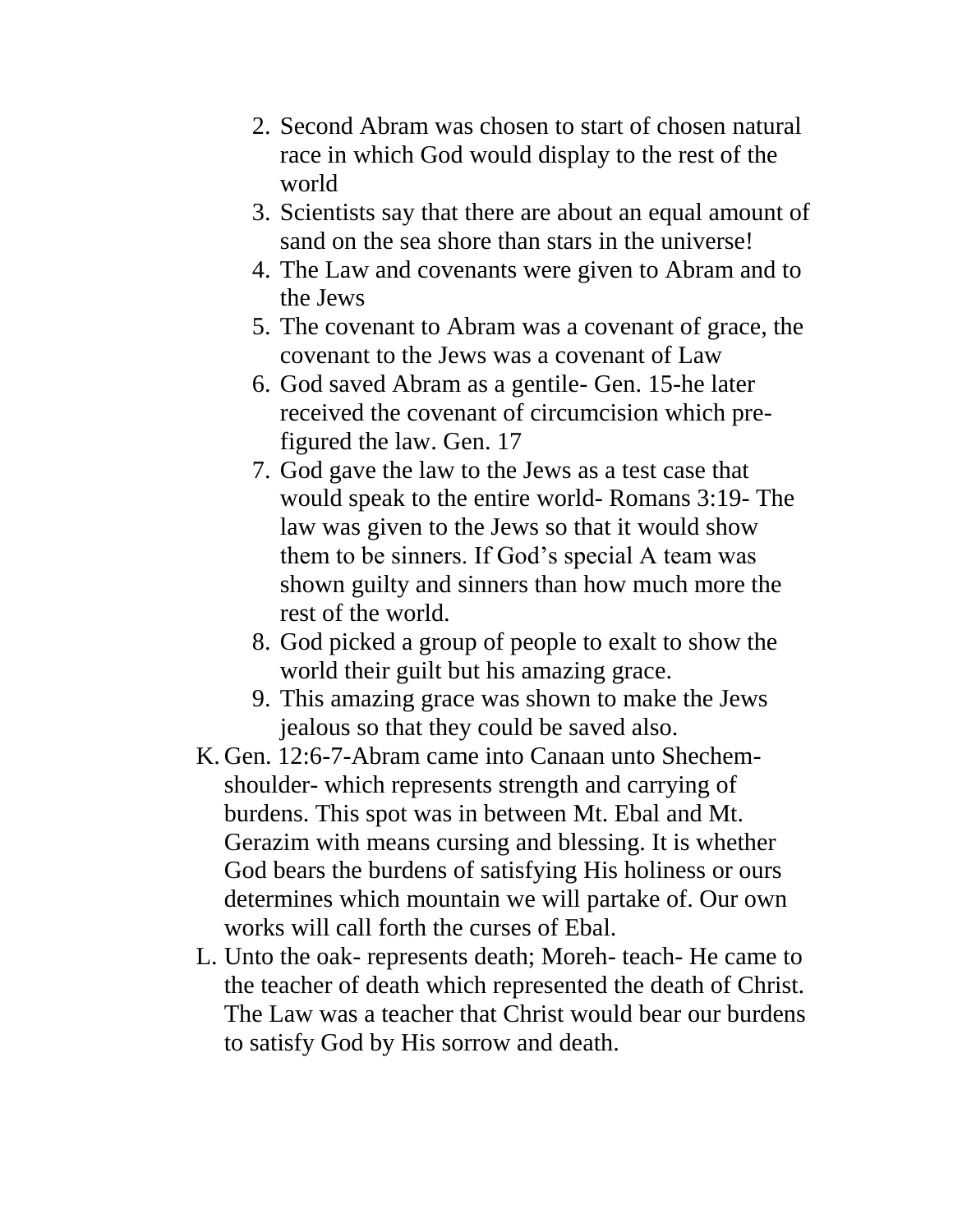- M. He built an altar to burn sacrifices to God which represent Christ- Abram was a man of the altar. This was the basis for the blessings in His life.
- N. Gen. 12:8-Abram came to a place between Bethel and Ai-House of God and place of ruin- Heaven and hell
- O. He built an alter that represented the work of Christ that saves us from hell and takes us to heaven.
- P. Gen. 12:10-There was a famine in the south country and Abram does not pray but just goes into Egypt- which means trouble, double pressure- This is a type of the world- in the world you will have tribulations- pressures-The world promises relief but just piles on pressures. Here Abram will face pressure and trouble and a person named Hagar that will bring him trouble for some time to come!
- Q. Abram gave away his wife to protect his own hide! Abram lies to Pharaoh and God judges Egypt and not Abram! He is sent away richer than before. This is grace! Pharoah rebukes Abram for not doing right. God blessed him with wealth and possessions.
- R. Gen. 13:3-Abraham returns to Bethel- to the house of God. He returns to faith in God. He returns to the altar.
- S. Gen. 13:5-6-Abram disobeyed God in bringing Lot with him to the Promise Land and Lot got into lot of trouble and Abram came and rescued him. Notice God blessed him even though his performance was not perfect! But God blessed him even though Lot should have not been there. He had to separate from Lot. He was a hindrance to the plan of God. He let Lot choose. Lot chose for himself. God gave all to Him- all is yours.
- T. Gen. 13:14- After Lot departs and picks for himself God says he has given all to Abram.

## **II.Abraham is alone with God**

A. Gen. 13:18-Abram moved to the oak of Mamre- Union with God.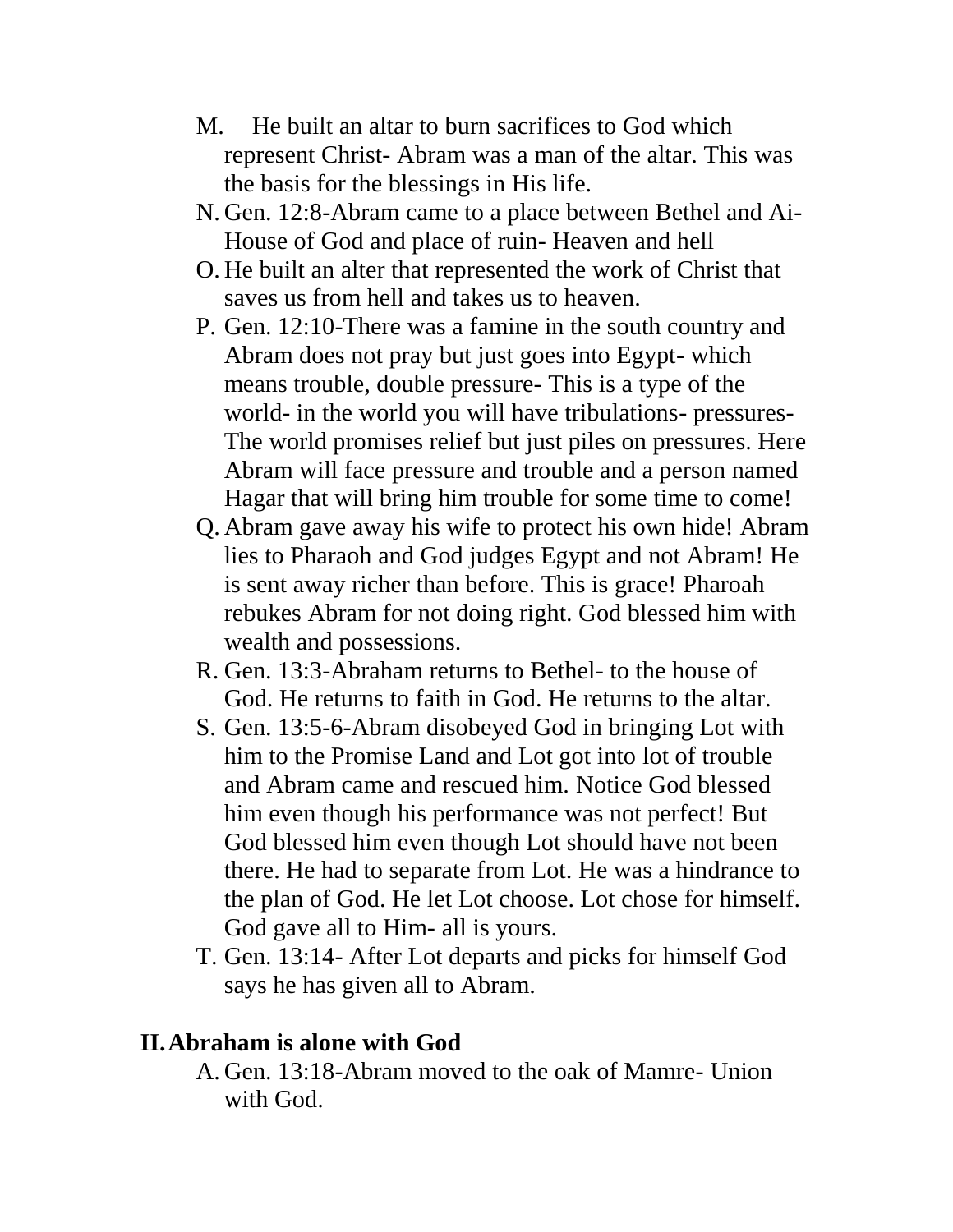- B. Gen. 14- Abram had to rescue him by battle. was able to tithe to Melchisedek
- C. Gen. 14:17-24-Abram lived under the covenant of grace-Melchisedek blessed Abram freely and then Abram gave to Him the tithes. He represented Christ. He gave bread and wine. He blesses us first and then we give back from that blessing.
- D. Gen. 15:1-God appeared to him and told him that He was his shield and that his reward or compensation would be very great. We get all that he has by grace. It is very great.
- E. Gen. 15:6-Abram believed in his heir that would come that would bless the whole world and his faith was counted for righteousness- just as he ought to be. Count the stars- the word count also means to recount a story. There is the gospel in the stars. This is not astrology. The stars declare the glory of the Lord. Ps. 19:1-2
- F. Gen. 15:8- Abraham goes from faith to doubt! How will I know I will inherit it? Luke 1:18- Zacharias- did this and was judged! Abram was not!
- G. Gen. 15:9-17-God cut a covenant with Abram's seed-Furnace- Judgment of God, torch- is the light of salvation and righteousness of Christ- He is the light of the world.
- H. Five sacrifices- 5-grace- sacrifices represent Christ's complete sacrifice of grace- one side is for our sin, the other side is His perfections given to God on our behalf
- I. Abram was put to sleep so that he could not nothing to aid in the covenant. This was between God the Father and the Lord Jesus Christ. We participate by faith. We cannot mess this covenant up by our works.
- J. The new covenant of the cross is the surety we will inherit heaven

## **III. Abraham tries to help God**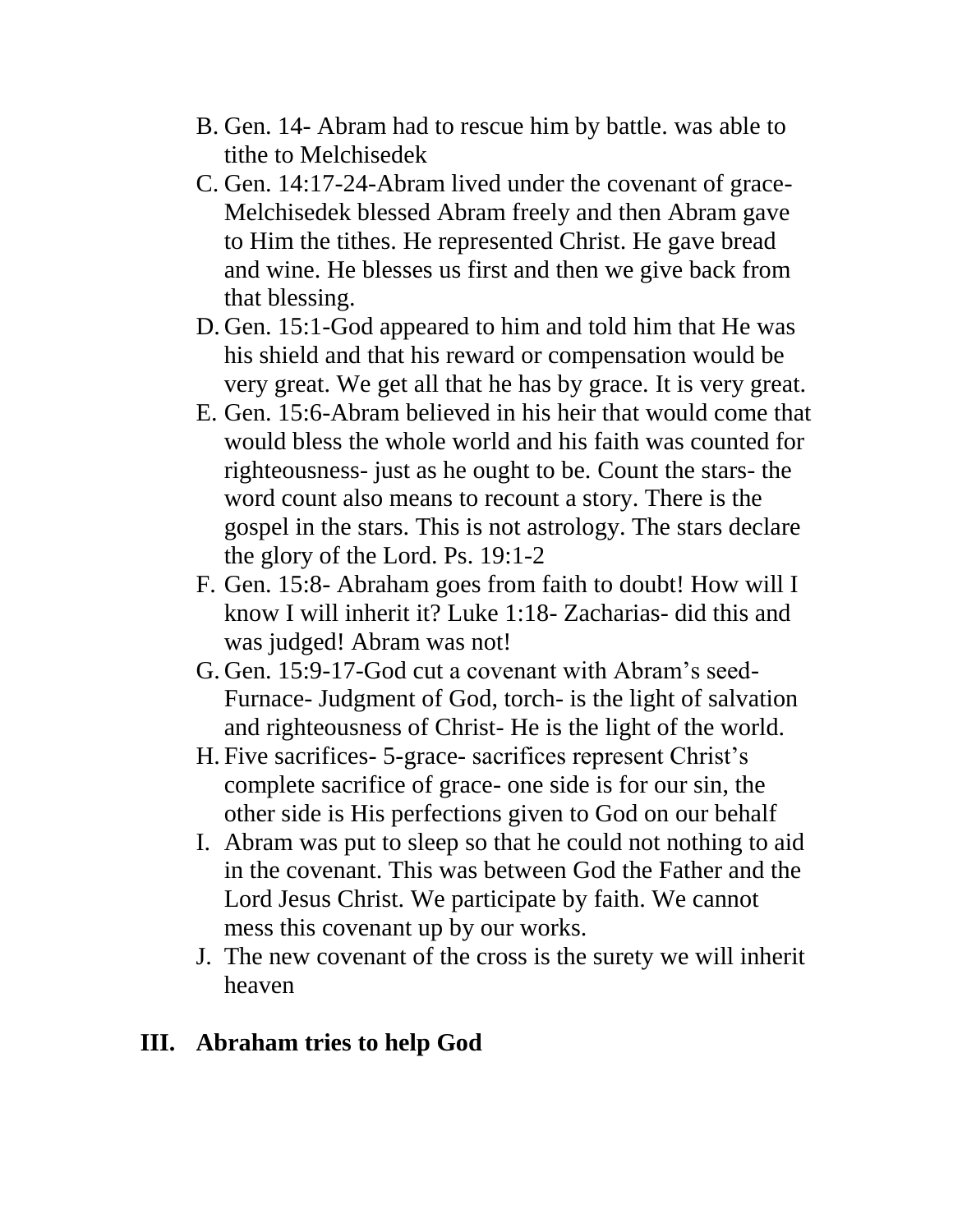- A. Gen. 16:1-5- Abram got something from His trip to Egypt. Our flesh journeys has consequences. He got wealthy but he also got Hagar.
- B. Sarah got impatient and decided to help God out. Have you ever done that? Abram went along with it! Good idea!
- C. Ishmael was born. An Ishmael will always be a thorn in your heart.
- D. Gen. 17- God has made a spiritual covenant of grace with Abram in Gen. 15 but makes a natural covenant of circumcision and blessing on the natural nations of Israel and Arab nations.
- E. Gen 15 covenant is the root of the new covenant, and Gen 17 is a pre-cursor and a type of the Law. God tells Abram to walk before Him and be blameless. The Law commands our walk to be blameless and then he will bless.
- F. Gen 17:15-21-God's spiritual covenant is greater than the natural. The covenant of grace was through Isaac and not Ishmael. It was by promise and not works.
- G. Gen. 18- God would not pour out his judgment on the righteous. Lot was considered righteous. 2 Peter 2:7-Not because of his behavior but His faith. Abraham was righteous not because he did everything right but because of His faith. God will not judge the righteous for their sins. Now the righteous can put themselves outside of God's protection and they can be attacked by the devil. Lot had been taken captive earlier!
- H. Gen 19-Lot was willing to give his two daughters to be abused by wicked men! Lot lost his testimony in Sodom. His family did not believe him! God would not judge the city until Lot left.
- I. Lot allowed his daughters to get him drunk two nights in a row and they slept with him and they had children by him. Lot was called righteous in the N.T. 2 Peter 2:7-8
- J. Gen. 20- Abraham does it again- round two- He gives away his wife to protect his own hide. This is righteous